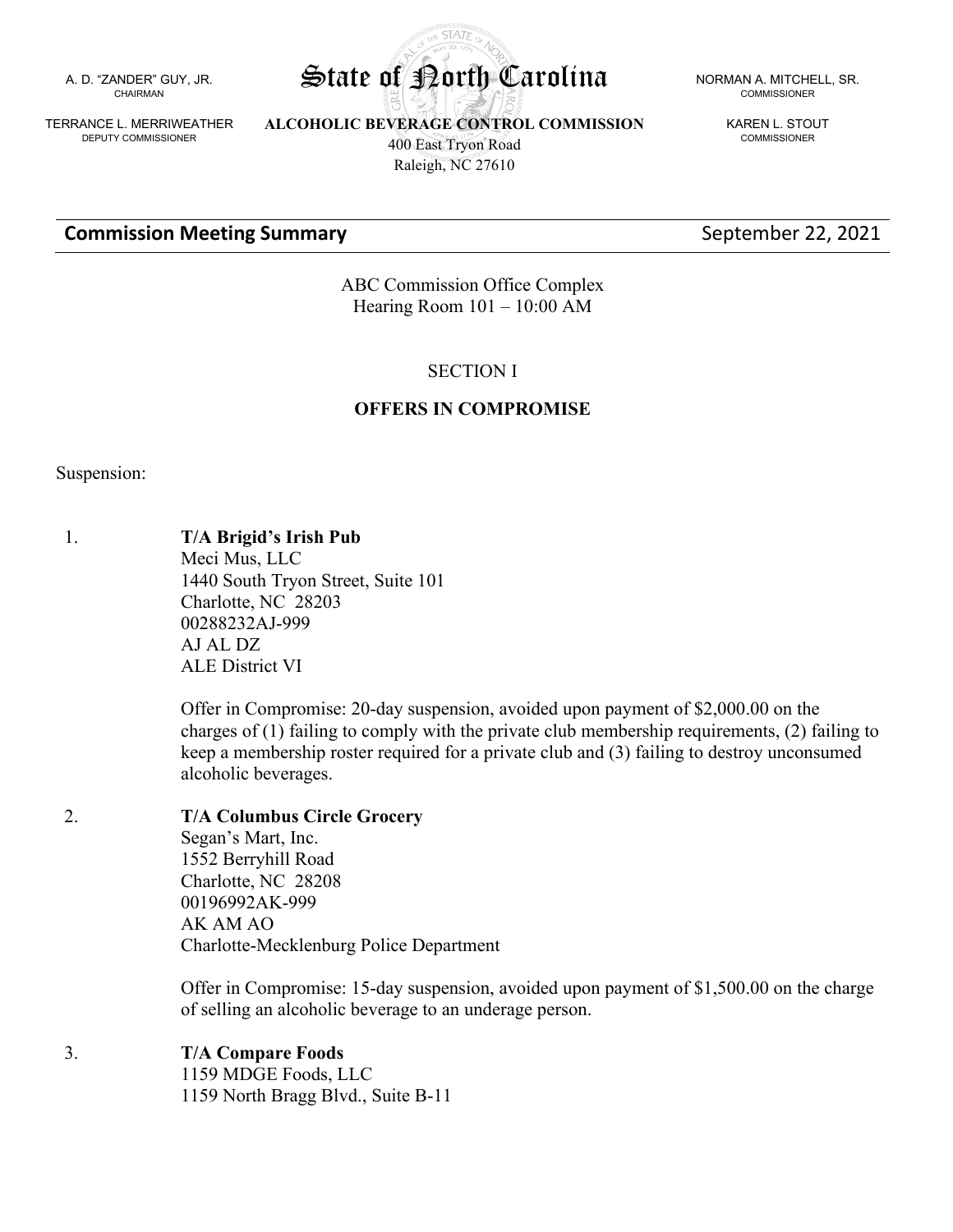Spring Lake, NC 28390 00280354AK-999 AK AM AO ALE District III

Offer in Compromise: 23-day suspension, avoided upon payment of \$2,300.00 on the charges of (1) selling or possessing spirituous liquor for sale where not authorized, (2) failing to maintain, on the premises and available for inspection or audit for three years, all records including original invoices related to alcoholic beverages, (3) selling or possessing for sale an alcoholic beverage product that had not first been approved by the ABC Commission for sale in this State and (4) failing to purchase malt beverages only from a wholesaler.

#### 4. **T/A Corner Grocery**

Bhagwati, LLC 101 McAdenville Road Lowell, NC 28098 00129790AK-999 AK AM ALE District VI

Offer in Compromise: 10-day suspension, avoided upon payment of \$1,000.00 on the charge of possessing video gaming machines [2 counts].

# 5. **T/A D Mini Mart**

Tesfa Defar Angore 1900 South Pitt Street Greenville, NC 27834 00239721AK-998 AK AO ALE District II

Offer in Compromise: 4-day suspension, avoided upon payment of \$400.00 on the charge of failing to maintain minimum food inventory for an off-premises fortified wine permit.

#### 6. **T/A Dale's Pub**

Dale's Pub, Inc. 775 East Ocean Road Holly Ridge, NC 28445 00116567AJ-999 AJ AL DZ ALE District I

Offer in Compromise: 22-day suspension, avoided upon payment of \$2,200.00 on the charges of (1) violating Executive Order restrictions [2 counts] and (2) performing services after having consumed alcoholic beverages.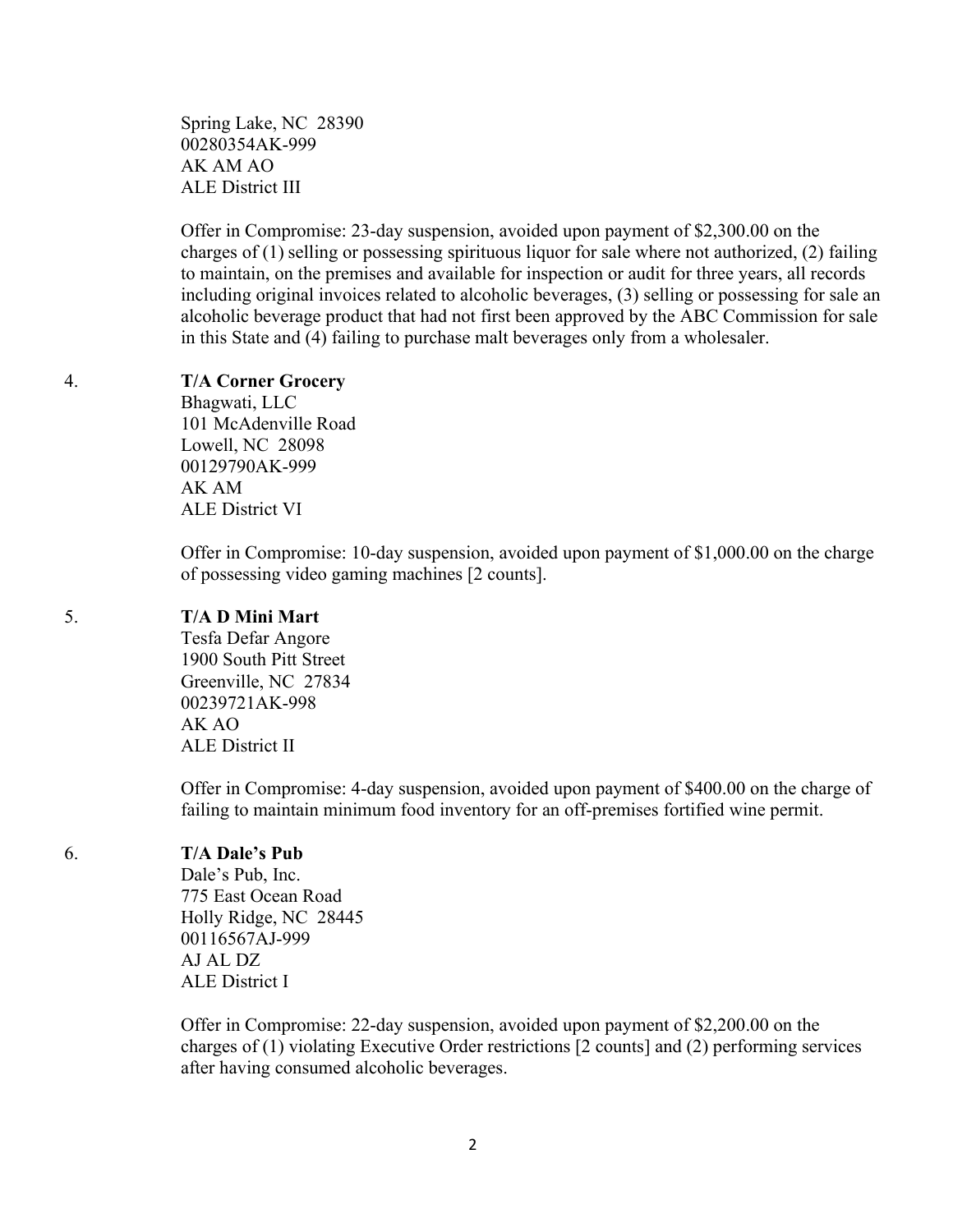# 7. **T/A Dollar General Store 10123**

Dolgencorp, LLC 107 East Clay Street Mebane, NC 27302 Q11589-964 AM AK Graham Police Department

Offer in Compromise: 20-day suspension, avoided upon payment of \$2,000.00 on the charge of selling an alcoholic beverage to an underage person.

#### 8. **T/A El Mariachi Mex and Grill Two**

El Mariachi Mex and Grill 2, Inc. 1302 Carolina Avenue Washington, NC 27889 00254332AJ-999 AJ AL AY ALE District II

Offer in Compromise: 35-day suspension, avoided upon payment of \$3,500.00 on the charge of selling an alcoholic beverage to an underage person.

#### 9. **T/A El Vallarta Mex Express**

El Vallarta of Waxhaw, Inc. 1201 North Broome Street, Suite F Waxhaw, NC 28173 00175898AJ-999 AJ AL AY Waxhaw Police Department

Offer in Compromise: 10-day suspension, avoided upon payment of \$1,000.00 on the charge of selling an alcoholic beverage to an underage person.

#### 10. **T/A Express Way**

202 Express Way, Inc. 202 South White Street Whitakers, NC 27891 00284225AK-999 AK AM AO ALE District II

Offer in Compromise: 7-day suspension, avoided upon payment of \$700.00 on the charges of (1) possessing counterfeit goods for resale and (2) failing to maintain, on the premises and available for inspection or audit for three years, all records including original invoices related to alcoholic beverages.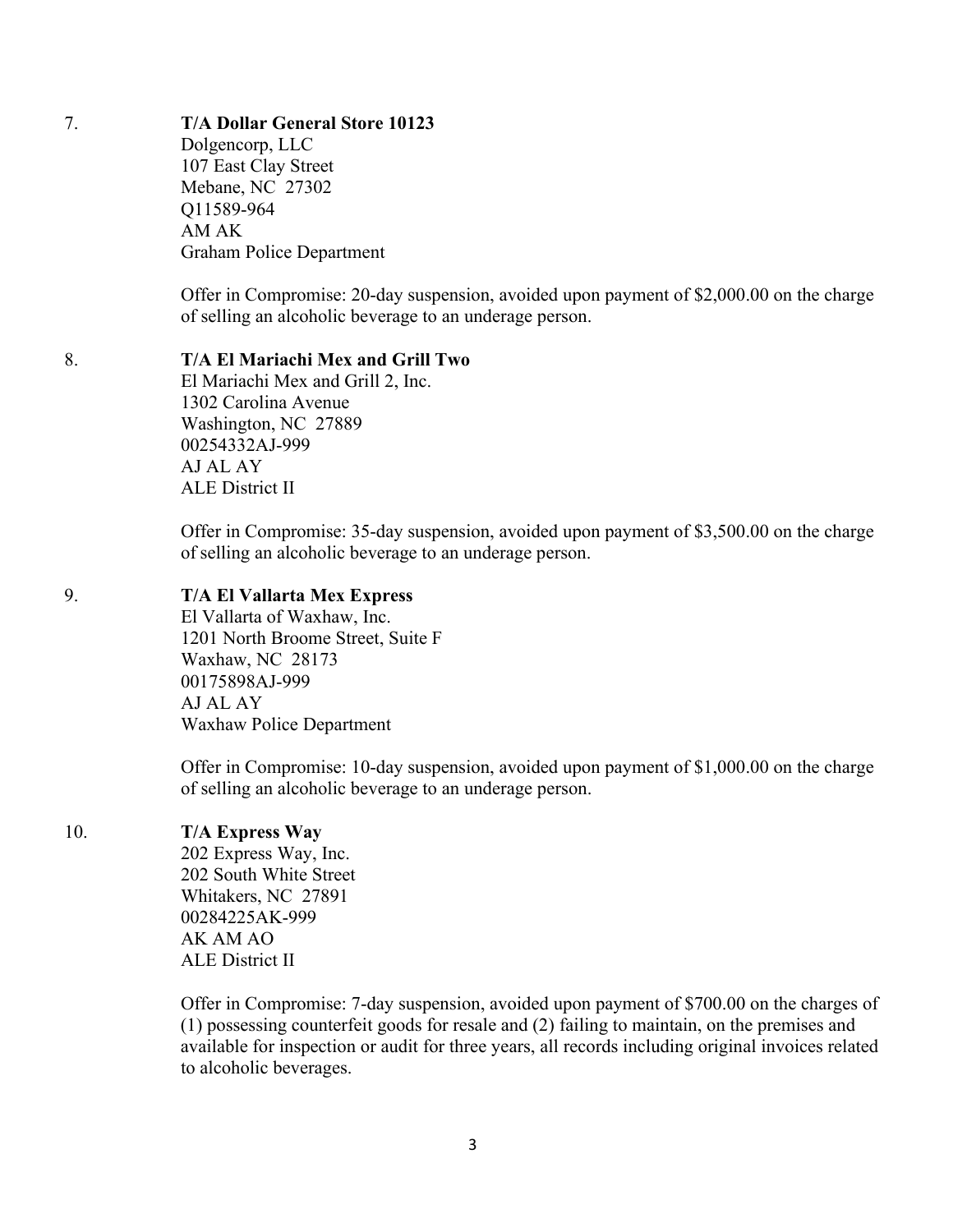# 11. **T/A Gash Mini Mart**

Gash Mini Mart, LLC 5622 East Independence Blvd., Suite 125 Charlotte, NC 28212 00217151AK-999 AK AM AO Mecklenburg County ABC Board

Offer in Compromise: 5-day suspension, avoided upon payment of \$500.00 on the charge of selling or transferring glass tubes or splitters without proper records.

## 12. **T/A Greystone Pub and Restaurant**

Fact Group, LLC 3039 South Blvd., Suite J-K Charlotte, NC 28209 00213965AJ-999 AJ AL AY ALE District VI

Offer in Compromise: 20-day suspension, avoided upon payment of \$2,000.00 on the charge of performing services after having consumed alcoholic beverages [4 counts].

## 13. **T/A Hot Spot Mart**

Shree Hari of Haw River, Inc. 330 Roxboro Road Haw River, NC 27258 00245128AK-999 AK Graham Police Department

Offer in Compromise: 20-day suspension, avoided upon payment of \$2,000.00 on the charge of selling an alcoholic beverage to an underage person.

# 14. **T/A L and M Mini Mart**

Philomena, Inc. 3503 South Church Street Burlington, NC 27215 00275909AK-999 AK AM AO Graham Police Department

Offer in Compromise: 20-day suspension, avoided upon payment of \$2,000.00 on the charge of selling an alcoholic beverage to an underage person.

# 15. **T/A Mar Mac Express**

Hadwan, Inc.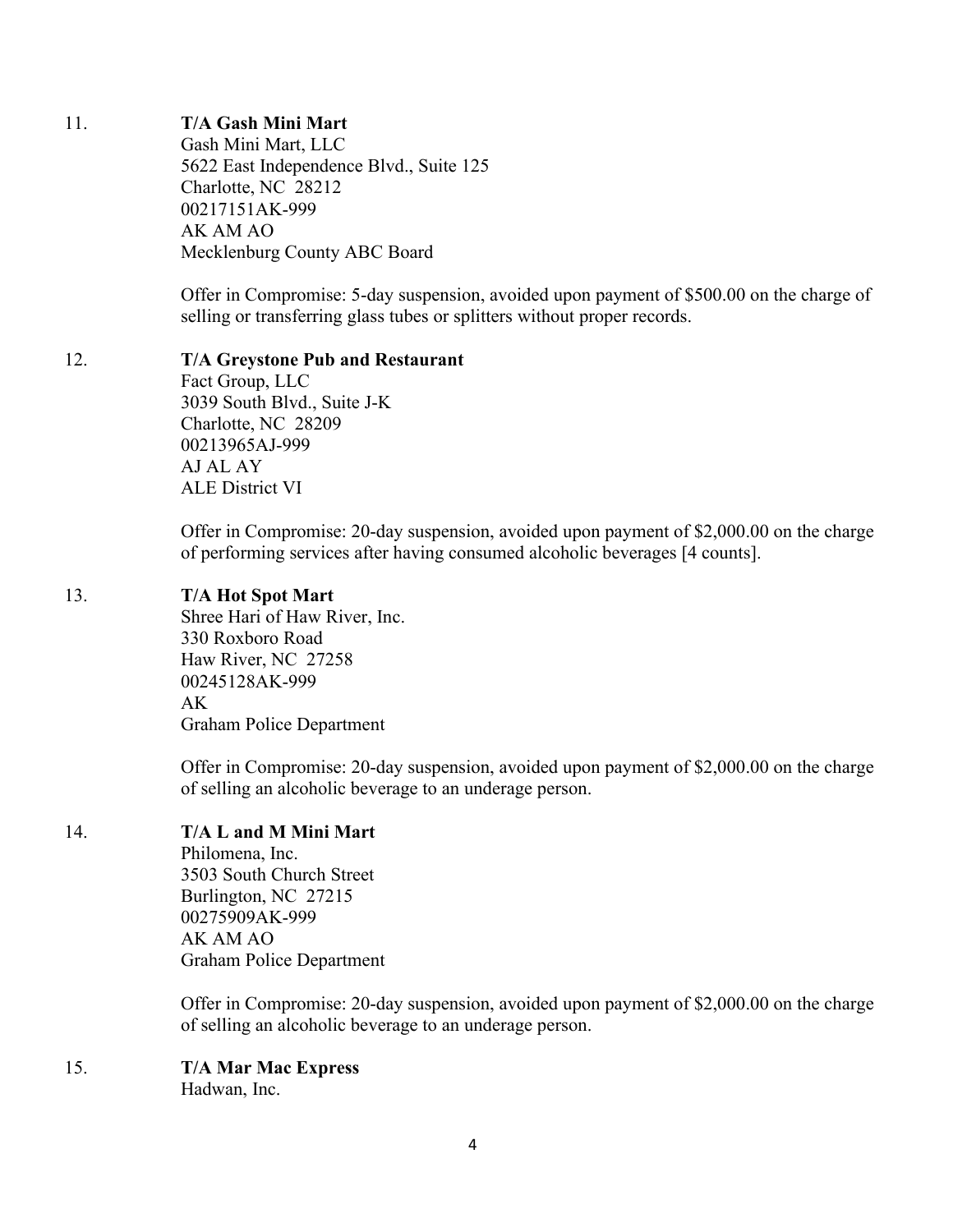2371 US 117 South Dudley, NC 28333 00210101AK-997 AK AM AO Wayne County ABC Board

Offer in Compromise: 4-day suspension, avoided upon payment of \$400.00 on the charge of failing to maintain minimum food inventory for an off-premises fortified wine permit.

# 16. **T/A Mint Cuisine of India**

Rabari, Inc. 203 Boone Heights Drive, Unit 6 Boone, NC 28607 00274036AJ-999 AJ AL AN AY ALE District VII

Offer in Compromise: 30-day suspension, avoided upon payment of \$3,000.00 on the charges of (1) employee intoxicated [3 counts] and (2) failing to superintend.

#### 17. **T/A Pasos Supermarket**

JAK Group, Inc. 1401 Oaklawn Avenue Charlotte, NC 28206 00201897AK-999 AK AM AO Charlotte-Mecklenburg Police Department

Offer in Compromise: 30-day suspension, avoided upon payment of \$3,000.00 on the charges of (1) failing to superintend, (2) failing to keep premises clean and well-lit to avoid undue hazards, (3) selling or transferring glass tubes or splitters without proper records and (4) violating Executive Order restrictions.

#### 18. **T/A Press Box Bar and Grille**

KVEC, LLC 9609 North Tryon Street, Suite A Charlotte, NC 28262 00217609AJ-999 AJ AL AN Mecklenburg County ABC Board

Offer in Compromise: 5-day suspension, avoided upon payment of \$500.00 on the charge of violating Executive Order restrictions [2 counts].

19. **T/A Sheetz 391**

Sheetz of NC, LLC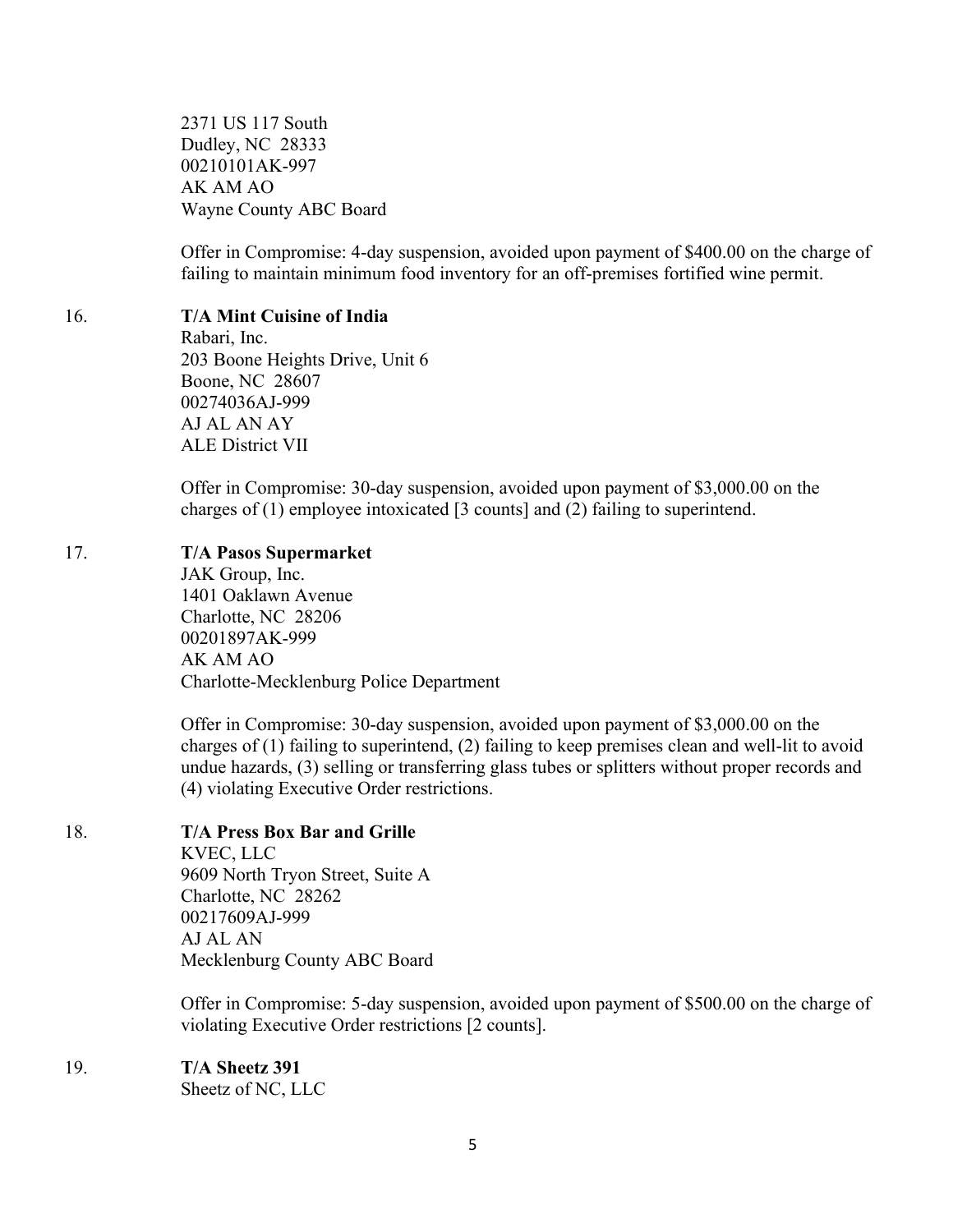2100 County Home Road Greenville, NC 27858 Q11557-990 AK AM AO Pitt County ABC Board

Offer in Compromise: 10-day suspension, avoided upon payment of \$1,000.00 on the charge of selling an alcoholic beverage to an underage person.

#### 20. **T/A Catawba Village BP**

Desai Patel 2007, Inc. 221 Mount Holly Huntersville Road Charlotte, NC 28214 00159078AK-999 AK AM AO ALE District VI

Offer in Compromise: 10-day suspension, avoided upon payment of \$1,000.00 on the charge of selling an alcoholic beverage to an underage person.

#### 21. **T/A Circle K 2723089**

Circle K Stores, Inc. 1501 Franklin Street Chapel Hill, NC 27514 Q11434-630 AK AM Chapel Hill Police Department

Offer in Compromise: 12-day suspension, avoided upon payment of \$1,200.00 on the charge of selling an alcoholic beverage to an underage person.

#### 22. **T/A Dollar General Store 12044**

Dolgencorp, LLC 1217 South Main Street (NC 87) Graham, NC 27253 Q11589-579 AK AM Graham Police Department

Offer in Compromise: 35-day suspension, avoided upon payment of \$3,500.00 on the charge of selling an alcoholic beverage to an underage person.

23. **T/A Dollar General Store 4580** Dolgencorp, LLC 620 Western Blvd. Tarboro, NC 27886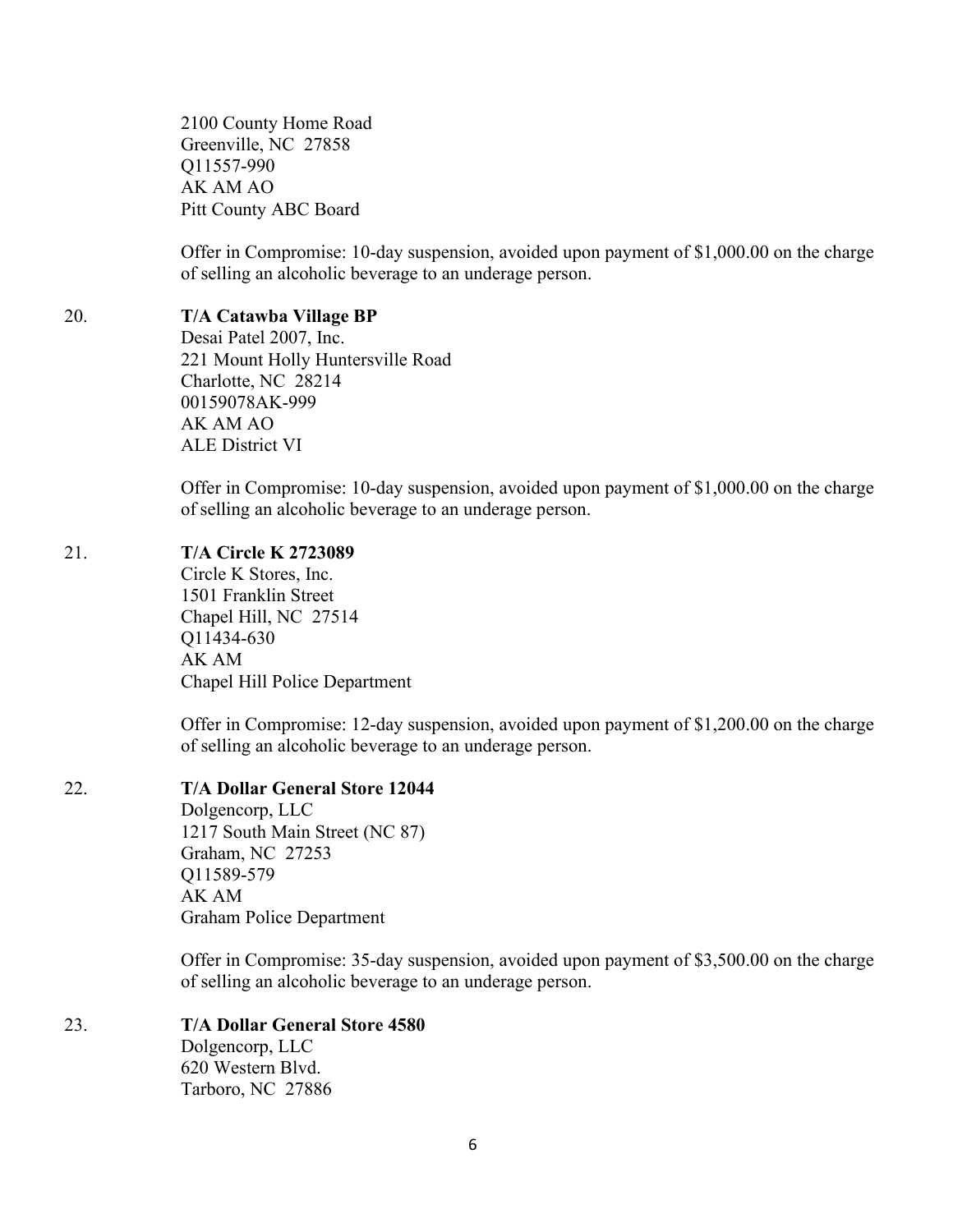Q11589-464 AK AM ALE District II

Offer in Compromise: 15-day suspension, avoided upon payment of \$1,500.00 on the charge of selling an alcoholic beverage to an underage person.

### 24. **T/A Dubai Sports Bar and Grill**

Fiesta Azteca, Inc. 5317 East Independence Blvd., Suite A-2 Charlotte, NC 28212 00237228AJ-999 AJ AL AN DZ Charlotte-Mecklenburg Police Department

Offer in Compromise: 10-day suspension, avoided upon payment of \$1,000.00 on the charges of (1) employing an unlicensed security guard and (2) violating Executive Order restrictions [2 counts].

# 25. **T/A Harris Food Mart**

Durga Maa, Inc. 8400 Old Statesville Road Charlotte, NC 28269 00262145AK-999  $AK$ Mecklenburg County ABC Board

Offer in Compromise: 20-day suspension, avoided upon payment of \$2,000.00 on the charge of selling an alcoholic beverage to an underage person.

# 26. **T/A Market on Main**

Market on Main, LLC 335 Main Avenue SW Hickory, NC 28602 00144732AJ-999 AJ AL AY ALE District VII

Offer in Compromise: 15-day suspension, avoided upon payment of \$1,500.00 on the charge of possessing multiple containers of spirituous liquor not bearing mixed beverage tax stamps.

# 27. **T/A Piggly Wiggly 40**

McKinney's Foods of Wayne County, Inc. 2030 North Main Street Tarboro, NC 27866 30851F-987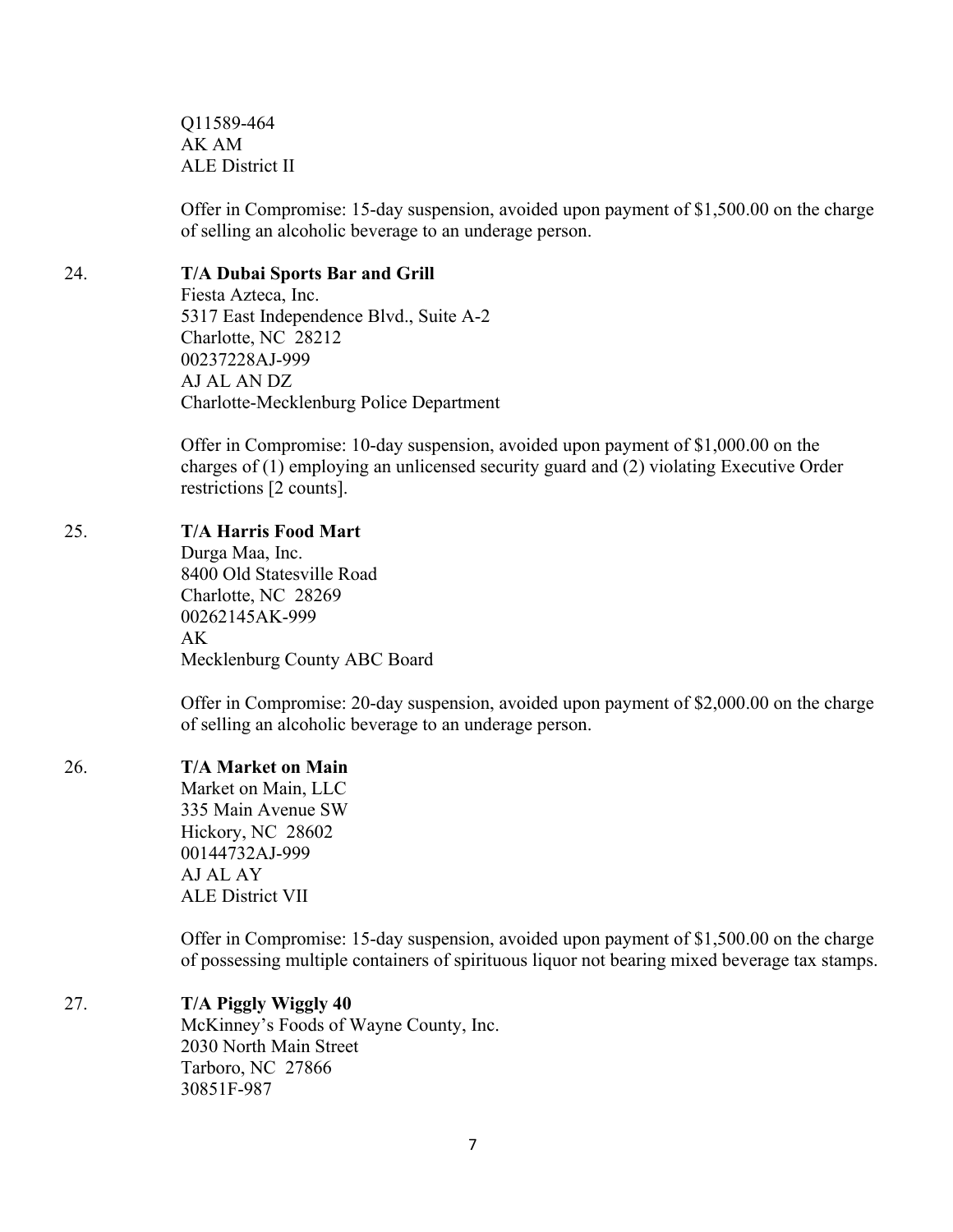AK AM AO ALE District II

Offer in Compromise: 20-day suspension, avoided upon payment of \$2,000.00 on the charge of selling an alcoholic beverage to an underage person.

# 28. **T/A Queens South Grill**

Queen South Grill, LLC 1201 North Broome Street, Unit J Waxhaw, NC 28173 00271618AJ-999 AJ AL AN AY Waxhaw Police Department

Offer in Compromise: 20-day suspension, avoided upon payment of \$2,000.00 on the charge of selling an alcoholic beverage to an underage person.

## 29. **T/A Rob and Ray's Grocery**

Moses Zahid Riaz 201 Madison Street Reidsville, NC 27320 00103670AK-998 AK AO ALE District V

Offer in Compromise: 5-day suspension, avoided upon payment of \$500.00 on the charges of (1) manufacturing or delivering drug paraphernalia and (2) selling or transferring glass tubes or splitters without proper records.

# 30. **T/A Whistle Express**

Shreeji C Store, Inc. 1001-B West Main Street Haw River, NC 27258 00250860AK-999 AK AM Graham Police Department

Offer in Compromise: 15-day suspension, avoided upon payment of \$1,500.00 on the charge of selling an alcoholic beverage to an underage person.

# 31. **T/A Wildcat Family Fare**

M.M. Fowler, Inc. 1032 Market Street Wilmington, NC 28401 Q11390-904 AK AM AO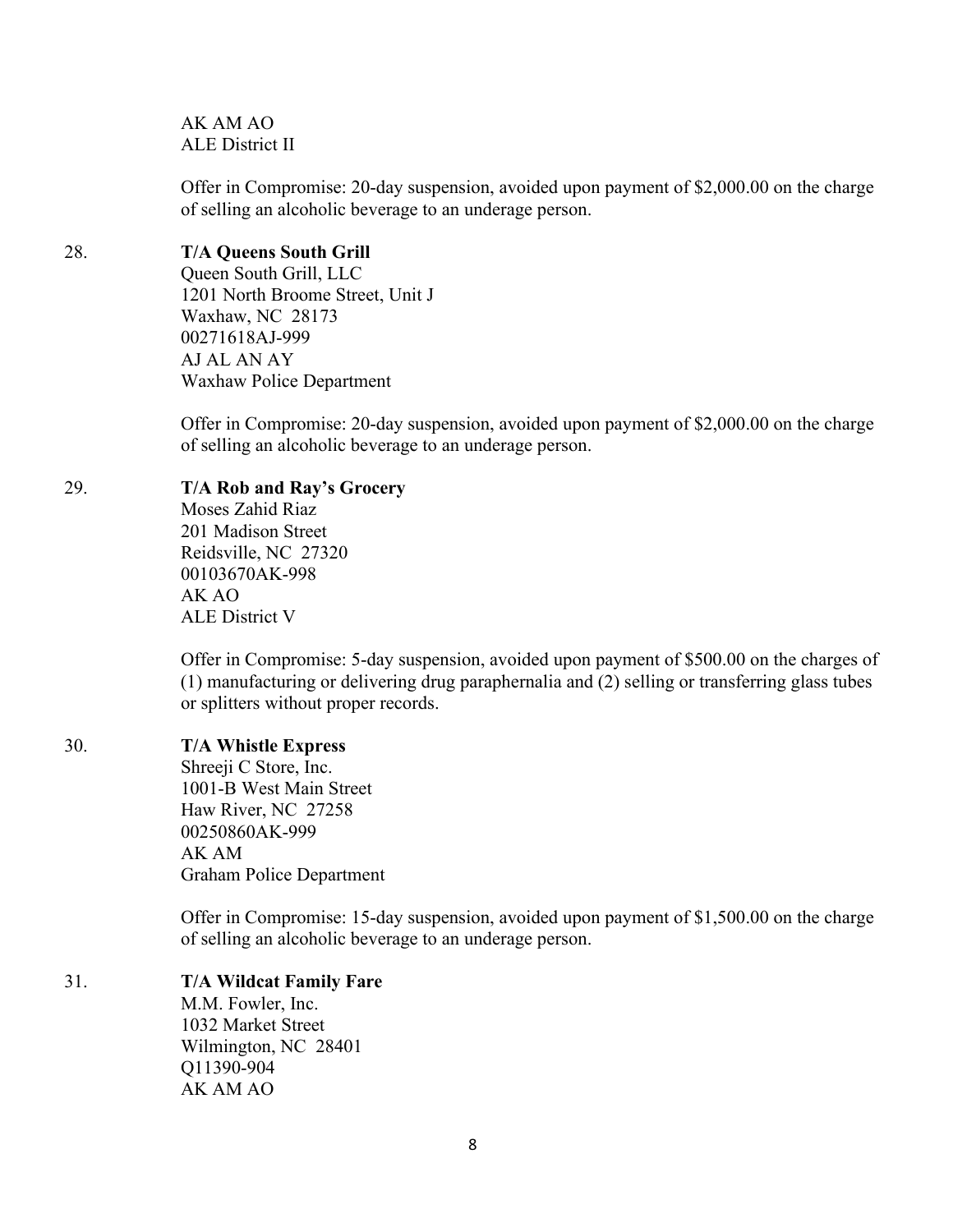#### ALE District I

Offer in Compromise: 20-day suspension, avoided upon payment of \$2,000.00 on the charge of selling an alcoholic beverage to an underage person.

# 32. **T/A Adams Beverages of North Carolina**

Adams Beverages of North Carolina, LLC 797 Caton Road Lumberton, NC 28360 00274900CM-996 BL BM ALE District III

Offer in Compromise: 10-day suspension, avoided upon payment of \$1,000.00 on the charge of wholesaler delivering malt beverages to a retailer without a proper permit.

#### 33. **T/A Bare Foot Bernie's Bar and Grill**

Kitty Hawk Pizza, Inc. 3730 Croatan Hwy Kitty Hawk, NC 27949 00127640AJ-999 AJ AL AN AY Dare County ABC Board

Offer in Compromise: 10-day suspension, avoided upon payment of \$1,000.00 on the charge of selling an alcoholic beverage to an underage person.

#### 34. **T/A Brooklyn Lounge**

QC Press Club, LLC 225 North Caldwell Street Charlotte, NC 28202 00278240AJ-999 AJ AL DZ Charlotte-Mecklenburg Police Department

Offer in Compromise: 5-day suspension, avoided upon payment of \$500.00 on the charge of failing to cooperate with a law enforcement officer.

# 35. **T/A Carolina Brewery and Grill**

CBGP Sub, LLC 120 Lowes Drive, Suite 100 - 102 Pittsboro, NC 27312 00228677CM-999 AE BL BK DG ALE District IV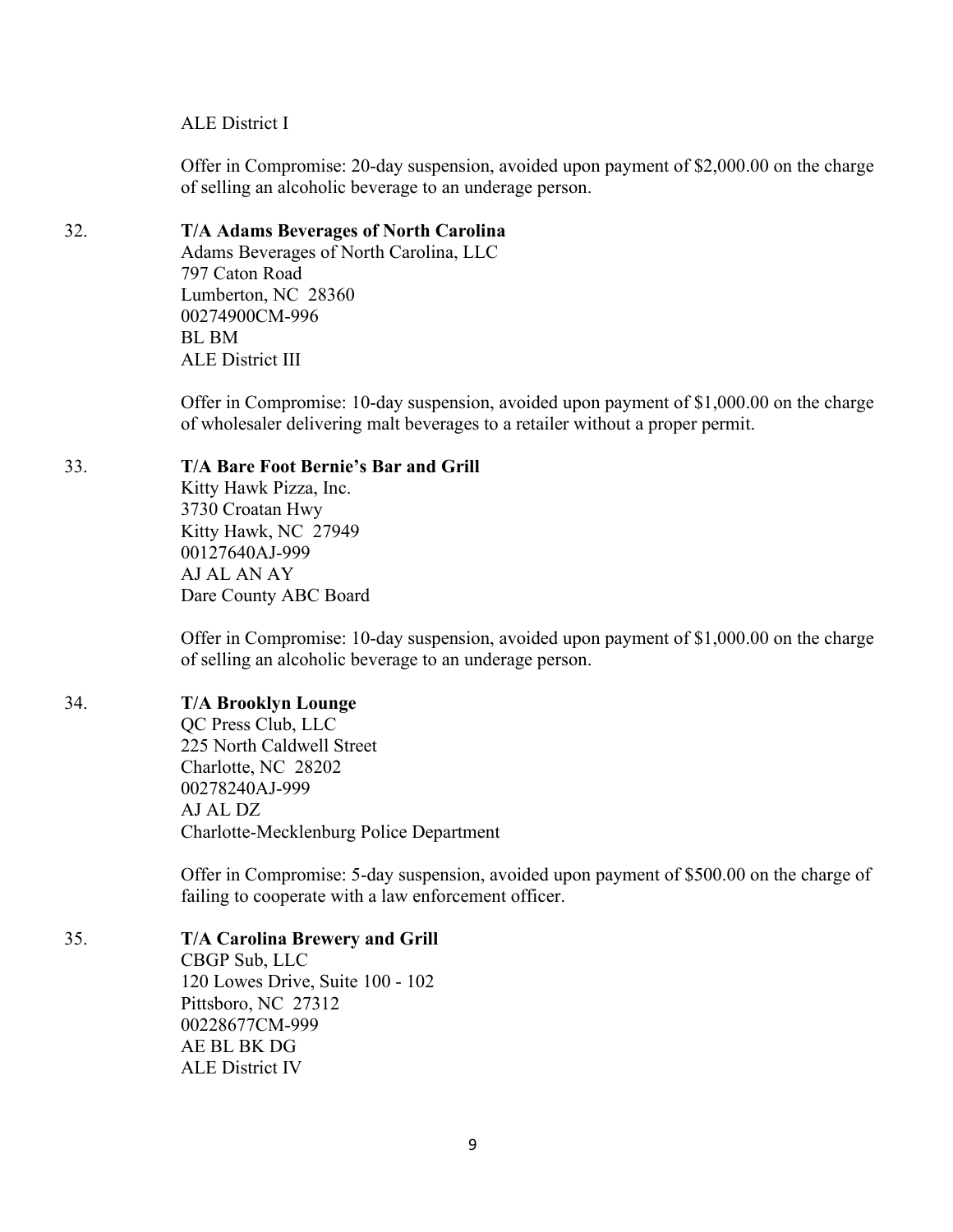Offer in Compromise: 8-day suspension, avoided upon payment of \$800.00 on the charge of possessing spirituous liquor where not authorized.

#### 36. **T/A County Line**

County Line of Maxton, Inc. 1482 NC Hwy 71 North Maxton, NC 28364 00289311AK-999 AO AK AM ALE District III

Offer in Compromise: 10-day suspension, avoided upon payment of \$1,000.00 on the charges of (1) possessing counterfeit goods for resale and (2) failing to keep the premises clean and well-lit to avoid undue hazards.

## 37. **T/A Devine's**

ERD, Inc. 904 West Main Street Durham, NC 27701 34308A-999 AJ AL AN AY ALE District IV

Offer in Compromise: 7-day suspension, avoided upon payment of \$700.00 on the charges of (1) failing to superintend and (2) failing to cooperate with a law enforcement officer.

# 38. **T/A Family Dollar 8259**

Family Dollar Stores of NC, Inc. 7524 South Tryon Street Charlotte, NC 28217 Q11605-965 AK AM Charlotte-Mecklenburg Police Department

Offer in Compromise: 25-day suspension, avoided upon payment of \$2,500.00 on the charges of (1) selling an alcoholic beverage to an underage person and (2) failing to post permits.

# 39. **T/A Geer Street Garden**

Magnetic Wheels Enterprises, Inc. 644 Foster Street Durham, NC 27701 00188934AJ-999 AJ AL ALE District IV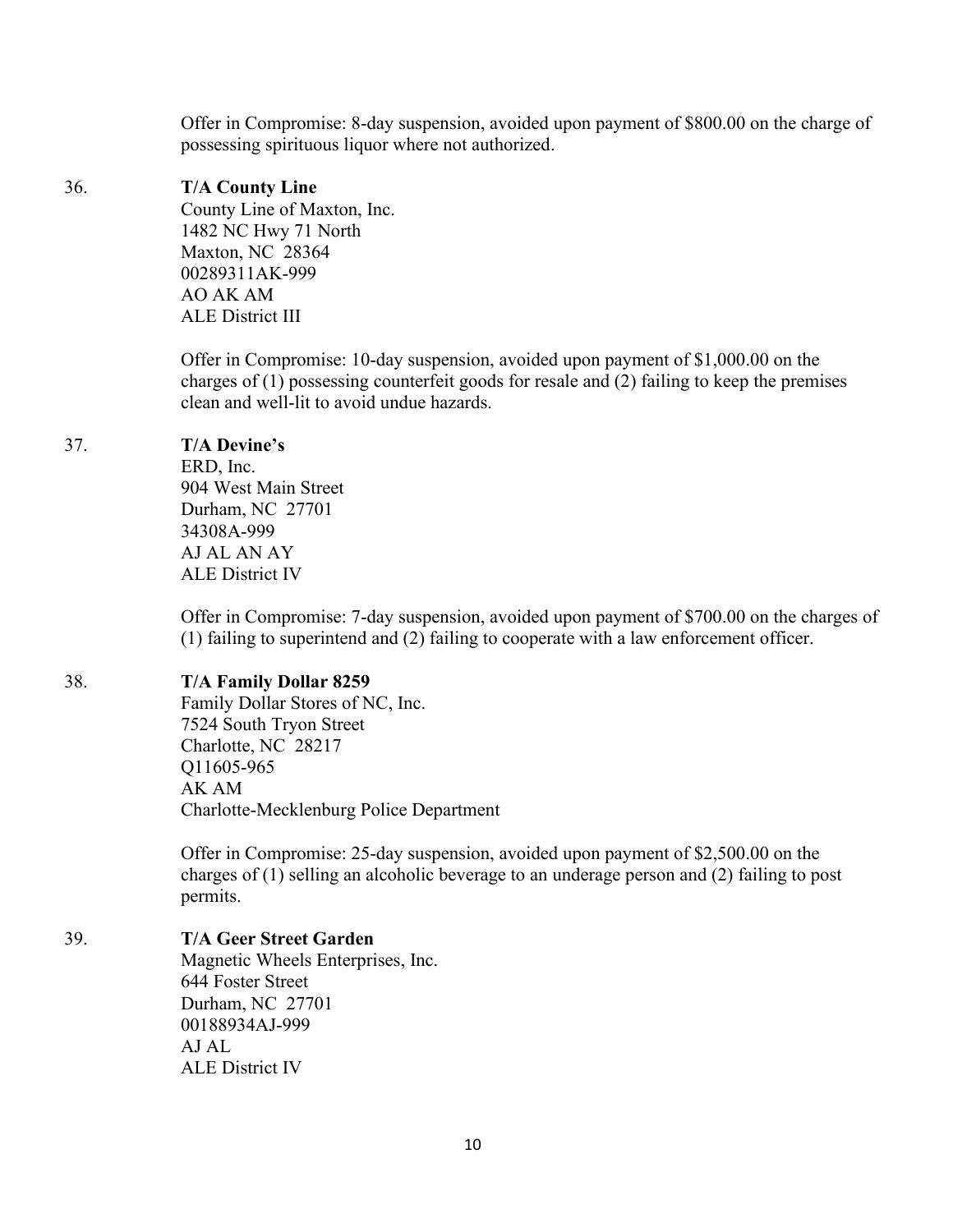Offer in Compromise: 25-day suspension, avoided upon payment of \$2,500.00 on the charges of (1) failing to maintain beer and wine invoices from wholesalers, (2) failing to post permits, (3) possessing fortified wine where not authorized and (4) failing to maintain, on the premises and available for inspection or audit for three years, all records including original invoices related to alcoholic beverages.

### 40. **T/A Gocciolina**

Cornerstone Diner, Inc. 3314 Guess Road Durham, NC 27705 00218947AJ-999 AJ AL AN AY ALE District IV

Offer in Compromise: 10-day suspension, avoided upon payment of \$1,000.00 on the charge of possessing spirituous liquor where not authorized.

## 41. **T/A Grove Park Family Fare**

M.M. Fowler, Inc. 2123 South Church Street Burlington, NC 27215 Q11390-915 AK AM AO Graham Police Department

Offer in Compromise: 15-day suspension, avoided upon payment of \$1,500.00 on the charge of selling an alcoholic beverage to an underage person.

# 42. **T/A Harmanco's**

KJL Enterprises, LLC 1407 East Main Street Albemarle, NC 28001 00283403AJ-999 AJ AL AY ALE District VI

Offer in Compromise: 10-day suspension, avoided upon payment of \$1,000.00 on the charge of violating Executive Order restrictions [2 counts].

# 43. **T/A Italian Pizzeria 3**

Angelo Marrone 508-B West Franklin Street Chapel Hill, NC 27516 00097194AJ-999 AJ AL Chapel Hill Police Department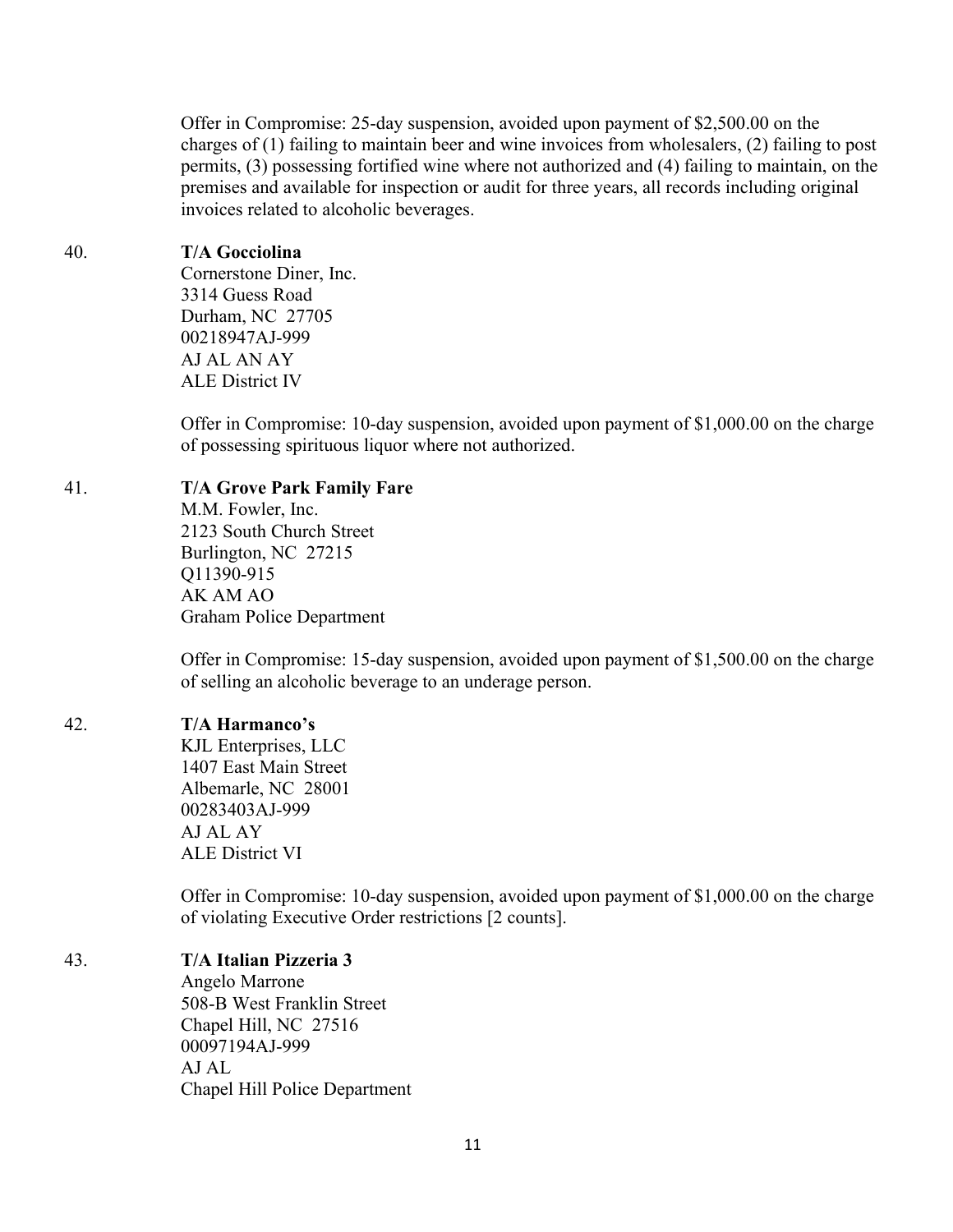Offer in Compromise: 18-day suspension, avoided upon payment of \$1,800.00 on the charge of selling an alcoholic beverage to an underage person.

# 44. **T/A Jiffy Mart**

Jameel Ahmed Sharhan 1101 West 3rd Avenue Red Springs, NC 28377 00228930AK-999 AK AM AO ALE District III

Offer in Compromise: 25-day suspension, avoided upon payment of \$2,500.00 on the charges of (1) failing to maintain, on the premises and available for inspection or audit for three years, all records including original invoices related to alcoholic beverages, (2) selling or transferring glass tubes or splitters without proper records, (3) failing to have entire premises open for inspection and (4) failing to keep premises clean and well-lit to avoid undue hazards.

# 45. **T/A Legacy Event Center**

Legacy Event Center Gastonia, Inc. 207 South Chestnut Street Gastonia, NC 28054 00276037AJ-999 AJ AL DZ ALE District VI

Offer in Compromise: 64-day suspension, the last 50 days avoided upon payment of \$5,000.00 on the charges of (1) failing to superintend [2 counts], (2) failing to comply with the private club membership requirements [2 counts] and (3) violating Executive Order restrictions [3 counts].

# 46. **T/A PK Mart**

PK Mart of Wilson, Inc. 4945 Raleigh Road Wilson, NC 27896 00224903AK-999 AK AM AO Wilson County ABC Board

Offer in Compromise: 20-day suspension, avoided upon payment of \$2,000.00 on the charge of selling an alcoholic beverage to an underage person.

#### 47. **T/A Pilot Travel Center 682** PFJ Southeast, LLC 1043 Jimmie Kerr Road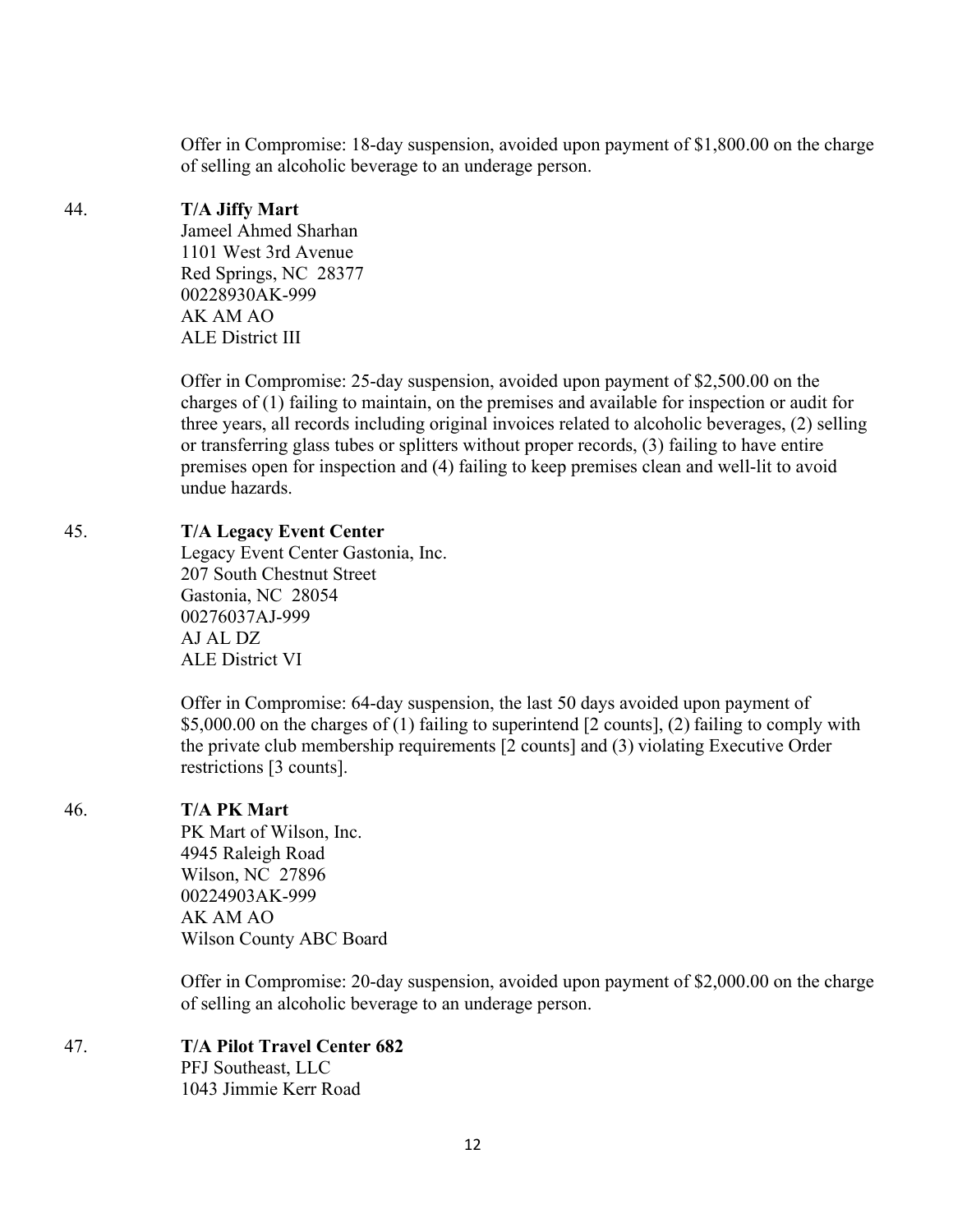Graham, NC 27258 Q11634-998 AK AM AO Graham Police Department

Offer in Compromise: 20-day suspension, avoided upon payment of \$2,000.00 on the charge of selling an alcoholic beverage to an underage person.

## 48. **T/A Raffaldini Vineyards and Winery**

Raffaldini Vineyards and Winery, LLC 514 Groce Road Ronda, NC 28670 00127236CM-997 BC BD BM BZ DS ALE District VII

Offer in Compromise: 15-day suspension, avoided upon payment of \$1,500.00 on the charges of (1) wholesaler delivering fortified wine to a retailer without proper permit and (2) selling or possessing for sale an alcoholic beverage product that had not first been approved by the ABC Commission for sale in this State.

#### 49. **T/A Shallotte Family Fare 418**

M.M. Fowler, Inc. 4585 Main Street Shallotte, NC 28459 Q11390-937 AK AM AO ALE District I

Offer in Compromise: 20-day suspension, avoided upon payment of \$2,000.00 on the charge of selling an alcoholic beverage to an underage person.

| 50. | <b>T/A Southeast Energy 1413 Shell</b> |
|-----|----------------------------------------|
|     | Southeast Energy, LLC                  |
|     | 702 Champion Drive                     |
|     | Canton, NC 28716                       |
|     | Q11631-992                             |
|     | AK AM                                  |
|     | <b>ALE District VIII</b>               |

Offer in Compromise: 20-day suspension, avoided upon payment of \$2,000.00 on the charge of selling an alcoholic beverage to an underage person.

## 51. **T/A Winston Food Mart**

Winston Food Mart, Inc. 844 East Sprague Street